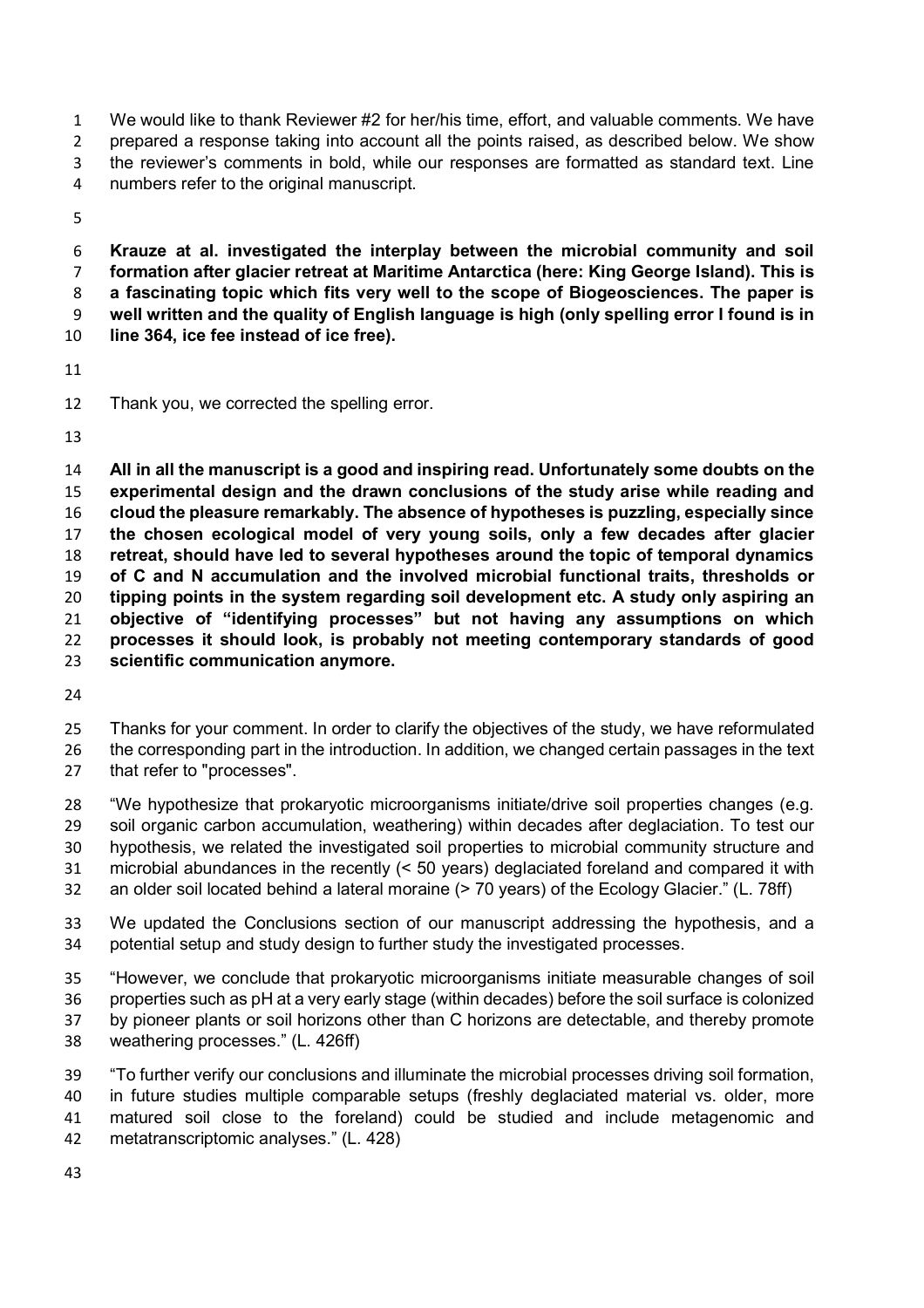**Further, the experimental design is challenged by a very low repetition number (only one field repetition per age class). In Antarctica, harsh conditions melt down iniotially planned sampling schemes for sure, but only 4 soils in single replication in close vicinity to a research station, at least raises the question, why there was not a valid experimental design possible.** 

In this study, we do not present four age classes represented by one profile each. By sampling three profiles in close proximity in the recently deglaciated area we tried to capture the potential heterogeneity of these soils, and compare these younger soils with an older soil just behind the lateral moraine.

- 
- To clarify this, we rephrased a sentence in the Introduction section:

"To capture the heterogeneity of the soil landscape, three soils in close proximity (maximum distance of 150 m) formed on the same substrate and in a similar topographic position but with differing vegetation cover were sampled. These soils, which represent a recently deglaciated area, were compared with an older soil that had formed on a similar substrate that had been deglaciated for at least 70 years." (L. 81ff)

- Additionally, we rephrased a sentence in the Material and Methods section:
- 

"The profiles KGI A, B, and C are located within 150 m distance on the same substrate deglaciated since 1979." (L. 117)

- In addition, by changing the date we corrected a related mistake in the caption of Fig. 1:
- "A, B, and C are located in the glacier foreland deglaciated since 1979."
- 

**The authors additionally should make the age determination of their sites much more** 

**transparent as well as the data of vegetation on the sites should be reported in full detail. For instance, the authors discuss the role of vegetation for the microbial community in their manuscript, but write simply "mosses, 5% coverage" in the table. This is an almost useless information, as some Antarctic moss species are nourished by aeolian input without interfering much with the soil, while other moss species deeply penetrate into soil with their rhizoids.** 

79 Many thanks for this comment. Additional  $^{14}$ C datings were done.

To determine the age of the soil organic carbon, two samples with the highest SOC contents 81 were chosen for AMS<sup>14</sup>C dating (KGI C  $0 - 1$  cm in the glacier foreland and KGI D 0 - 3 cm 82 from behind the lateral moraine). KGI C  $0 - 1$  cm was the only sample from the foreland with detectable SOC. The samples were pre-treated with the acid/alkali/acid method and the alkali soluble organics (also known as the humin fraction, i.e. the oldest portion of soil organic matter) and were measured by Beta Analytic, Inc. in Florida, USA. 

- 87 KGI C (Beta 570459); IRMS δ<sup>13</sup>C: -27.9 ‰
- (92.2%) 1992 1995 cal AD (-43 -46 cal BP)
- (3.2%) 1957 cal AD (-8 cal BP)
- 91 KGI D (Beta 570458) IRMS  $\delta^{13}$ C: -26.1 ‰
- (95.4%) 1954 1956 cal AD (-5 -7 cal BP)
- 

The results show with a probability of 92.2% that the humin fraction of soil organic matter in profile KGI C was formed after the melting of the glacier in 1979, whereas the humin fraction of the upper 3 cm in profile KGI D (with a probability of 95.4%) is dated 1954 - 1956 cal AD.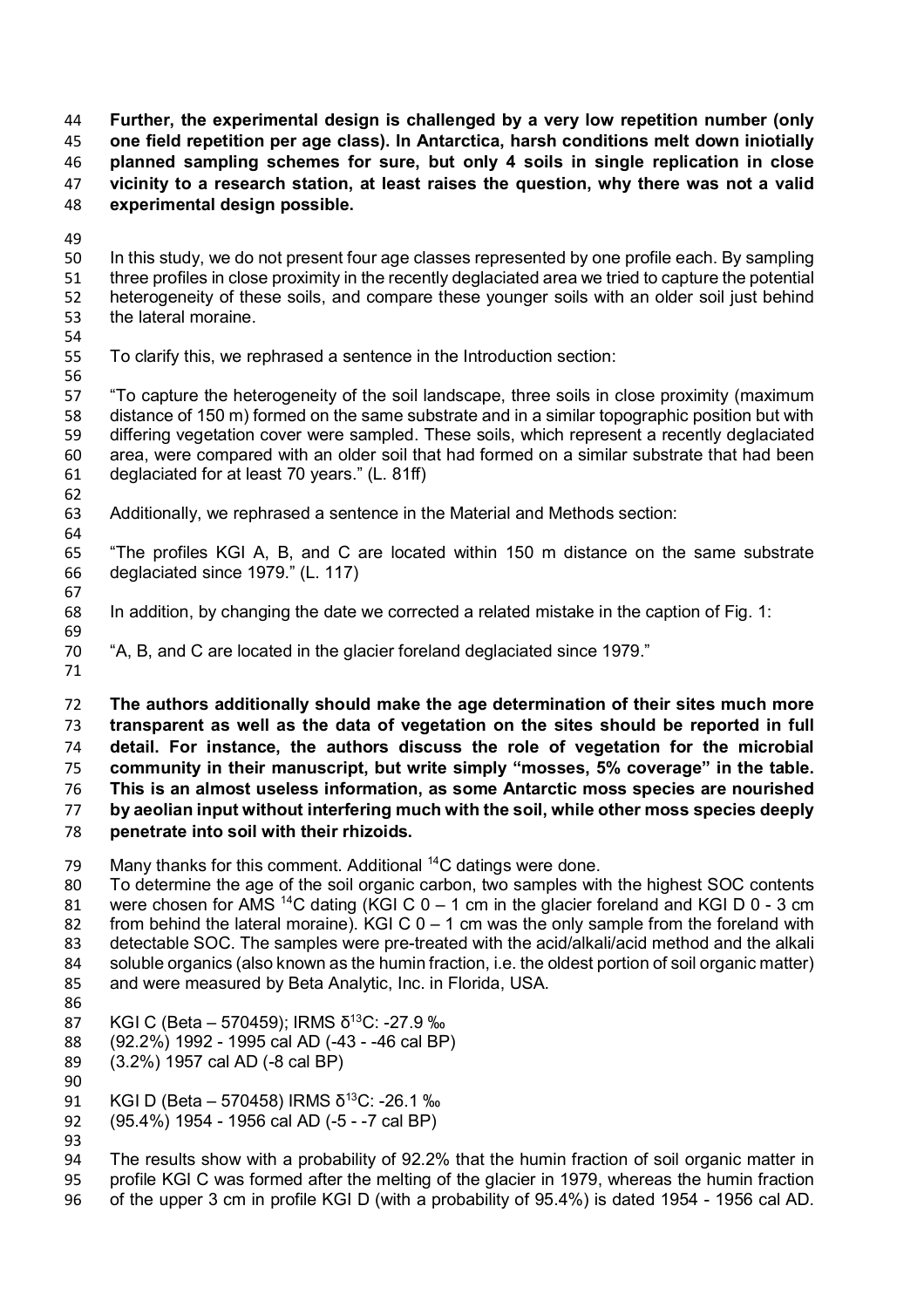- The SOC in the lower part of the KGI D may even be older. Therefore, the SOC at KGI D was already formed at a time when the present foreland of the Ecology Glacier and with this the sites of KGI A, B, C were still under the glacier.
- We included these results in a table in the supplementary (Tab. S1) and integrated the new information on the potential age of the sites in 3.1 Soil classification and soil properties in the Results section:
- 105 <sup>"14</sup>C dating showed that the humin fraction of soil organic matter in profile KGI C was formed after the melting of the glacier in 1979 (92.2% 1992 - 1995 cal AD (-43 - -46 cal BP); 3.2% 1957 cal AD (-8 cal BP)), whereas the humin fraction of the upper 3 cm in profile KGI D is much younger (95.4% 1954 - 1956 cal AD (-5 - -7 cal BP)) (Tab. S1)." (L. 187)
- With this first rough listing of plants and the degree of coverage we wanted to test whether different degrees of coverage are reflected in changes of soil properties. We discussed the influence of increasing/decreasing vegetation coverage on microbial communities in lines 304ff. Much to our regret, we are not able give a more detailed description of the vegetation, because we had no botanist in our group. We are aware that a detailed description of the vegetation would help to better understand the mechanisms of soil processes associated with specific plants (e.g. different moss species). However, this was not the aim of this study and we do not discuss this issue. To answer this question would have required a different sampling approach (1 cm depth increments in the upper 10 cm), which would have been plant species specific. This can be a next step and should be part of the goals of our next field trip. Again, many thanks for this comment.
- 

**Additionally, it is highly unlikely, that only one species of lichens occurs, which suggests erratic identification. The age dating of the sites is the crucial issue for the study. The appearance of both higher plants native to Maritime Antarctica already on the second youngest soils is directly leading to the question if the dating was done correctly, since this appearance is either limited to highly developed soils or ornithogenic soils. As the soil parameters suggest a young soil, not having enough N for maintaining populations of higher plants on the long run, it is very likely, that these encounters are due to the frequently seen bird dropping effect (excrements containing seed of Deschampsia or Colobanthus stage the appearance of these plants for a season or two, until the N from the excrement is used up). A coverage of 10% of higher plants on such young soils suggest a high frequency of bird visits, which was excluded by the authors, as this would largely question the results of a real soil development situation of the microbial community, as higher plants alien to the respective community would have been introduced.** 

Bird droppings cannot be excluded, but we suspect the influence to be small: The P contents in the profiles KGI A, B, and C are low and very similar for all depths. A high frequence of bird visits including the bird droppings, as you suggest, would also lead to an increase of the P content at least in the upper cm of these soils. We included a table with RFA data to the supplement (Tab. S2). Please also note, *Deschampsia antarctica* and *Colobanthus quitensis* use mycorrhiozal fungi (ascomycete fungi), to "...facilitate the acquistion of organic nitrogen as early protein breakdown products" (Hill et al. 2019). This means that they do not need N from bird droppings to colonize new areas. Thus, the pedogenic data (particularly pH and SOC) reflect a "real soil development" as we already have discussed in the manuscript. 

**With the given data all this stays mere speculation, of course. To solve this issue, at least a much better map of the sites, ideally a satellite map showing the features of the sites as well as their surroundings, along with a concise description of the found vegetation should be offered by the authors, please.**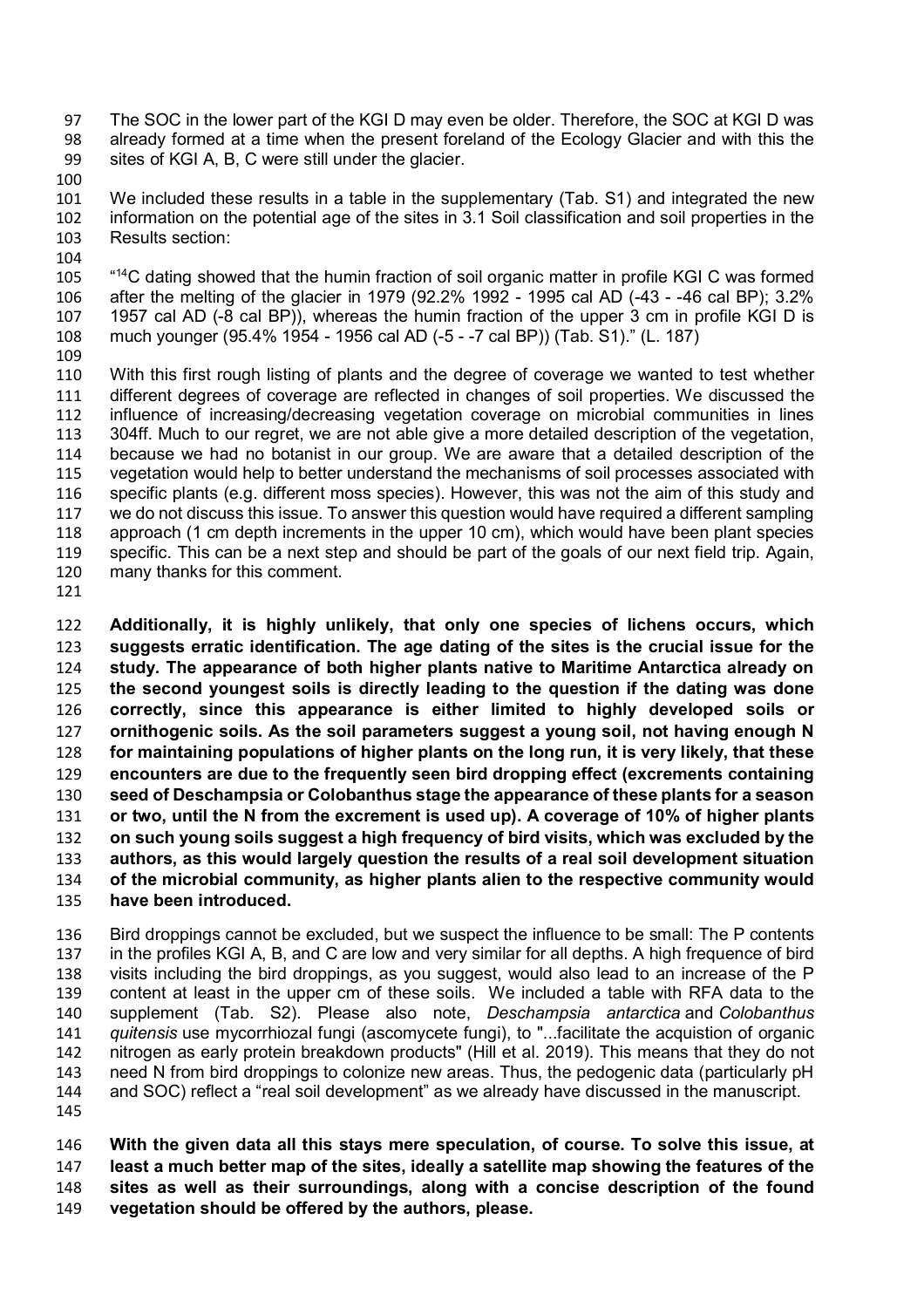We added a new figure (Figure 2) containing three satellite maps: One with very high resolution, one with false colours to visualize the vegetation and one with the ndvi to indicate the presence of chlorophyll. All remaining figures move one number further with their numbering.





- 
- 

We added the caption of Figure 2:

"(A) High resolution satellite image from 06.11.2016 (Map data © 2016 Google). (B) False colour Sentinel-2 image from 19.01.2020 (red = band 8, green = band 4, blue = band 3) for enhanced visualisation of the vegetation. (C) Normalized Difference Vegetation Index (NDVI),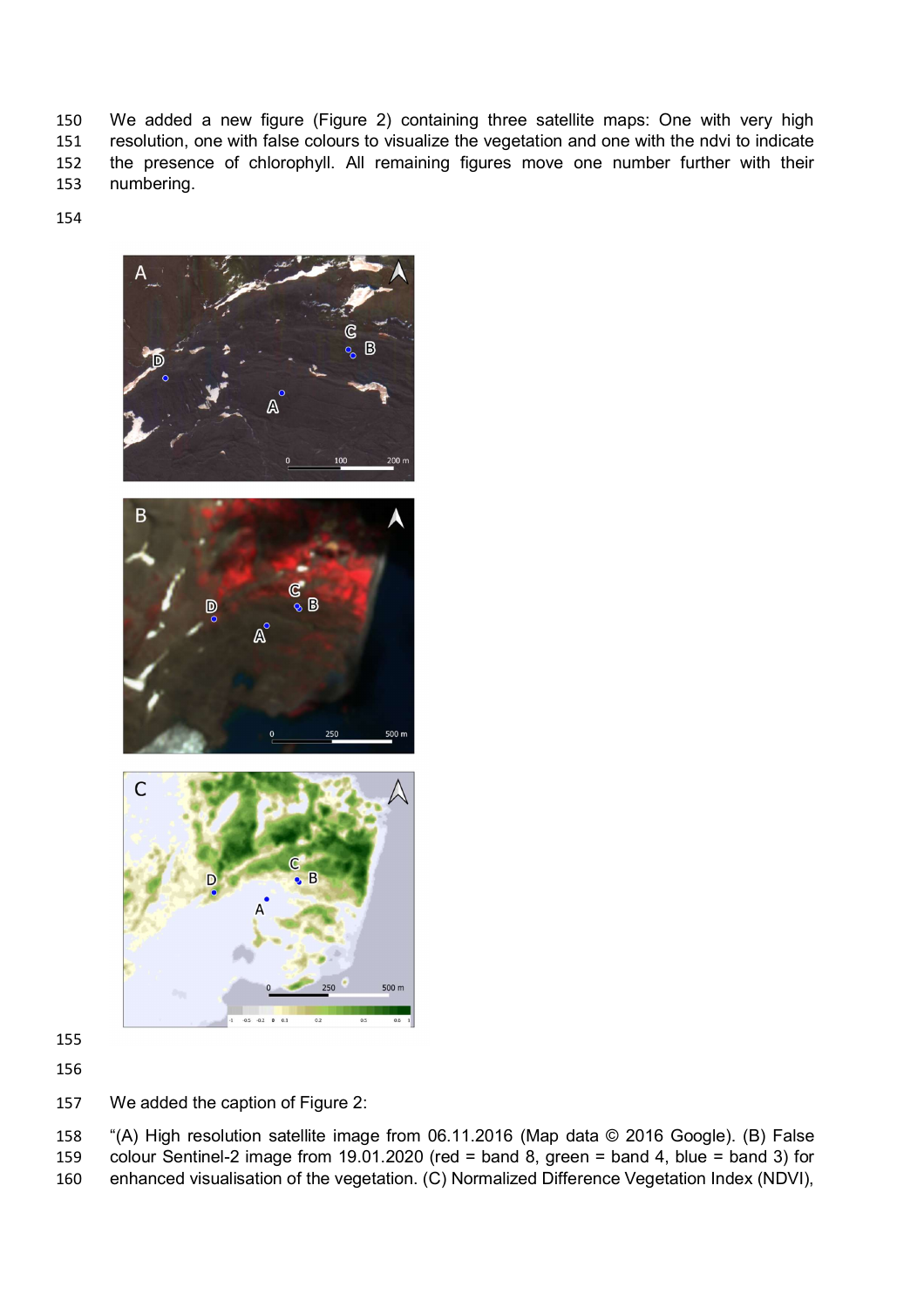- dimensionless with positive values indicating healthy vegetation and negative values indicating the presence of open water bodies. Contains modified Copernicus data." (L. 725 - 728)
- Additionally, we added some information in the Materials and Methods section:

"Figure 2B, which shows increasing plant-coverage with an increasing red coloration, shows

no vegetation at KGI A, little vegetation at KGI B and C and a higher vegetation coverage at

KGI D. Conversely, image 2C shows highest values of chlorophyll at KGI D, substantially

less chlorophyll at KGI B and C and no chlorophyll at KGI A."

- Regarding the description of the vegetation; please see our answer to your comment above.
- 

**If possible some proof of the assumed age, for instance by a combination by 14C and 15N analyses of the soils, showing the age of organic carbon and the source of N (fixed from air or carried in by birds?) would help explain this very rare combination of observed features reported here. These aspects should be discussed in detail, too.** 

- Thank you for the suggestions.
- Please note our answer to the first comments regarding age determination.

As explained in the answer to an above comment, due to similar P contents at all depths of profiles A, B, C it is assumed that bird droppings are not of major importance at these sites 179 and therefore no N analyses were carried out.

## **Regarding the DNA-based identification of bacteria it stays largely unclear to the reader where the usually pretty high number of unidentified OTUs (so to say the bacteria not yet known to science) in soils of Maritime Antarctica has gone. The abundance graph reads as if the authors could attribute every single OTU to a phylum.**

Originally, completely unassigned OTUs have been identified, but were very low in their abundance and summarized with other low abundant phyla under the term "Others" in Figure 3.

As suggested by Reviewer 1, the sequencing data was reanalysed by using the amplicon sequence variant (ASV) approach. Similar to the OTU analysis, this approach resulted in low abundances of completely unassigned sequences (minimum: 0.01 % in KGI A 10 – 20 cm; 191 maximum:  $0.28\%$  in KGI A 0 – 1 cm). Low abundances of unassigned reads are common in recent literature (0.28 % of the total data set of Meier et al., 2019; 1.1 % of the total data set in Kim et al., 2019). The very low abundance of unassigned sequences does not mean that an identification to genus/species level for the remaining sequences was possible, though. Many of the OTUs/ASVs shown in Fig. 5, which represent the most abundant reads in the data set, were just classified to the order or family level.

Since both reviews wondered about this very topic, two tables were added to the supplement as suggested by Reviewer 1: Table S4 shows the "fate" of the raw data, and Table S5 shows the resulting ASV table. This time, both tables also include the positive as well as the negative control. We hope the increased transparency is helpful for the evaluation of our sequencing data.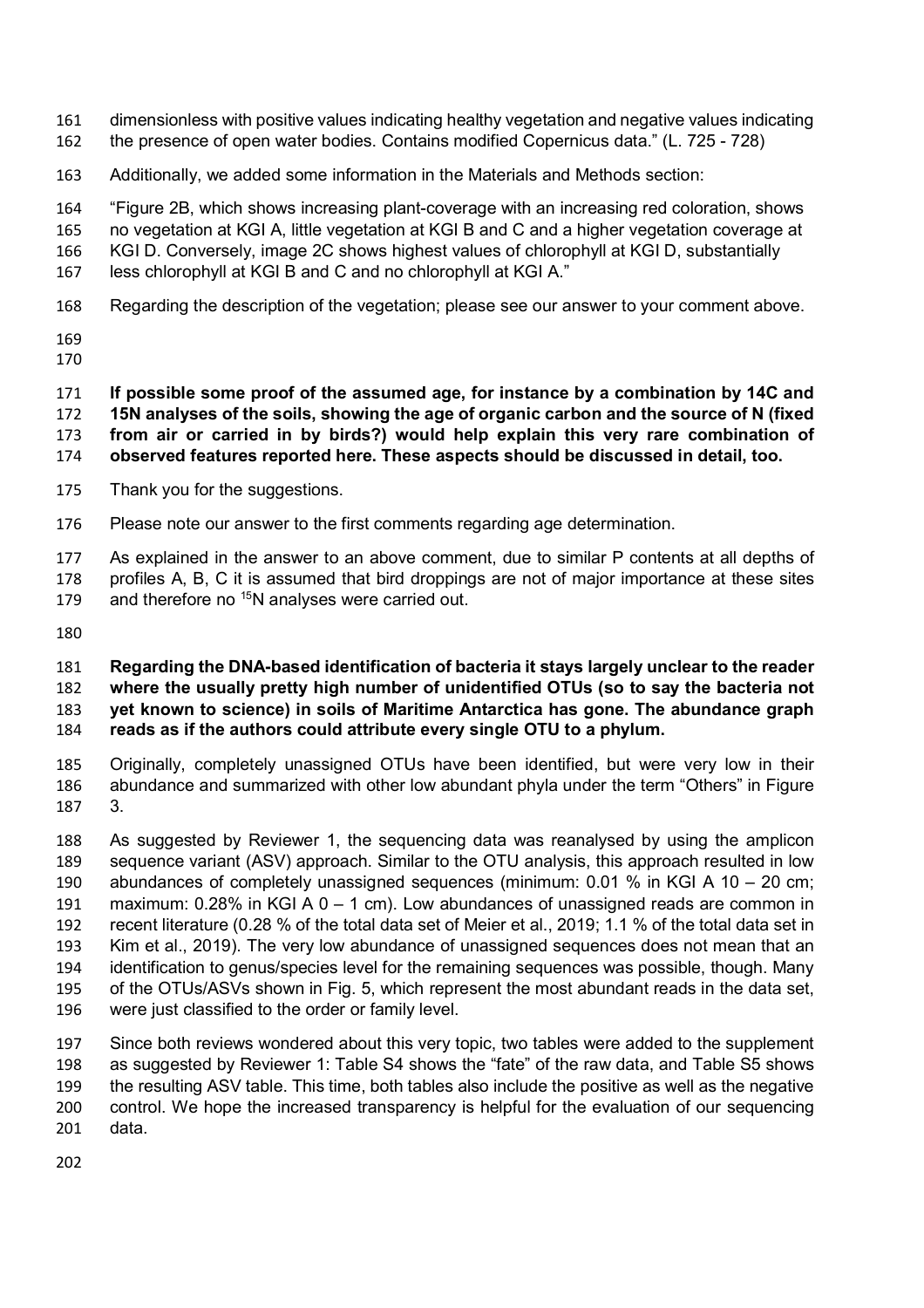**In the discussion, as already indicated by the missing hypotheses, the reader misses a true discussion of the "identification of processes" promised in the objectives. Not even the "influences of microorganisms on soil formation" promised by the title were discussed in detail, what anyway would have been impossible by a study leaving the fungi completely aside.** 

Thank you. Please note our previous comment on the hypothesis.

To account for the missing fungi, we propose to change the title to "Influence of prokaryotic microorganisms on initial soil formation along a glacier forefield on King George Island, maritime Antarctica".

**After what is discussed in the paper, this study is more investigating the influence of vegetation on the bacterial community of young soils in Maritime Antarctica. A big step towards the originally intended process elucidation of soil formation would be for instance a detailed discussion on the functional traits and abundances of bacteria involved in e.g. C and N accumulation or weathering processes. In the current form, the study is a family list of bacteria of four Antarctic soils, trying to mimic process identification by naming rather weak coincidences. There is surely more to it.** 

- 
- Thank you for your suggestions.

222 Since we have not included metagenomics or metatranscriptomics in our study, only limited conclusions can be drawn about the occurrence or frequency of different functional characteristics. On the other hand, we discuss the functions and potential effects on the soil environment based on the taxonomy of certain observed taxa, e.g. microorganisms potentially linked to weathering processes (L. 394 – 397) or the degradation of organic compounds (L. 265 – 269 ; L. 410 – 414). However, we agree that such aspects can be discussed in more detail, especially after reanalysis of our sequencing data using the amplicon sequence variant approach. Therefore, we broadened the discussion and included more information on the potential involvement of different prokaryotic groups in certain aspects of soil formation and rephrased the general statement on the observed composition of the community on a phylum level:

"In accordance with observations in other Antarctic habitats (e.g. Ganzert et al., 2011, Yan et al., 2017; Meier et al, 2019), the investigated soils were characterized by highly diverse microbial communities including Acidobacteriota, Bacteroidota, Verrucomicrobiota and especially high abundances of Actinobacteriota and Proteobacteria, which are known to thrive in recently deglaciated soils and facilitate a multitude of different phototrophic, photoheterotrophic and chemolithotrophic processes (Rime et al., 2016; Wei et al., 2016; Garrido-Benavent et al., 2020).

Additionally, we modified the part discussing the missing indication of "obvious" prokaryotic organisms associated with phototrophic carbon fixation:

"However, our dataset showed only low abundances of prokaryotic organisms most probably associated with phototrophic carbon fixation, such as the Cyanobacteria-related Tychonema. Low abundances of Cyanobacteria in recently deglaciated areas are not an uncommon observation in Antarctic soil environments (Ji et al., 2016; Garrido-Benavent et al., 2020).In addition to the low abundances of Cyanobacteria, other bacterial groups might be involved in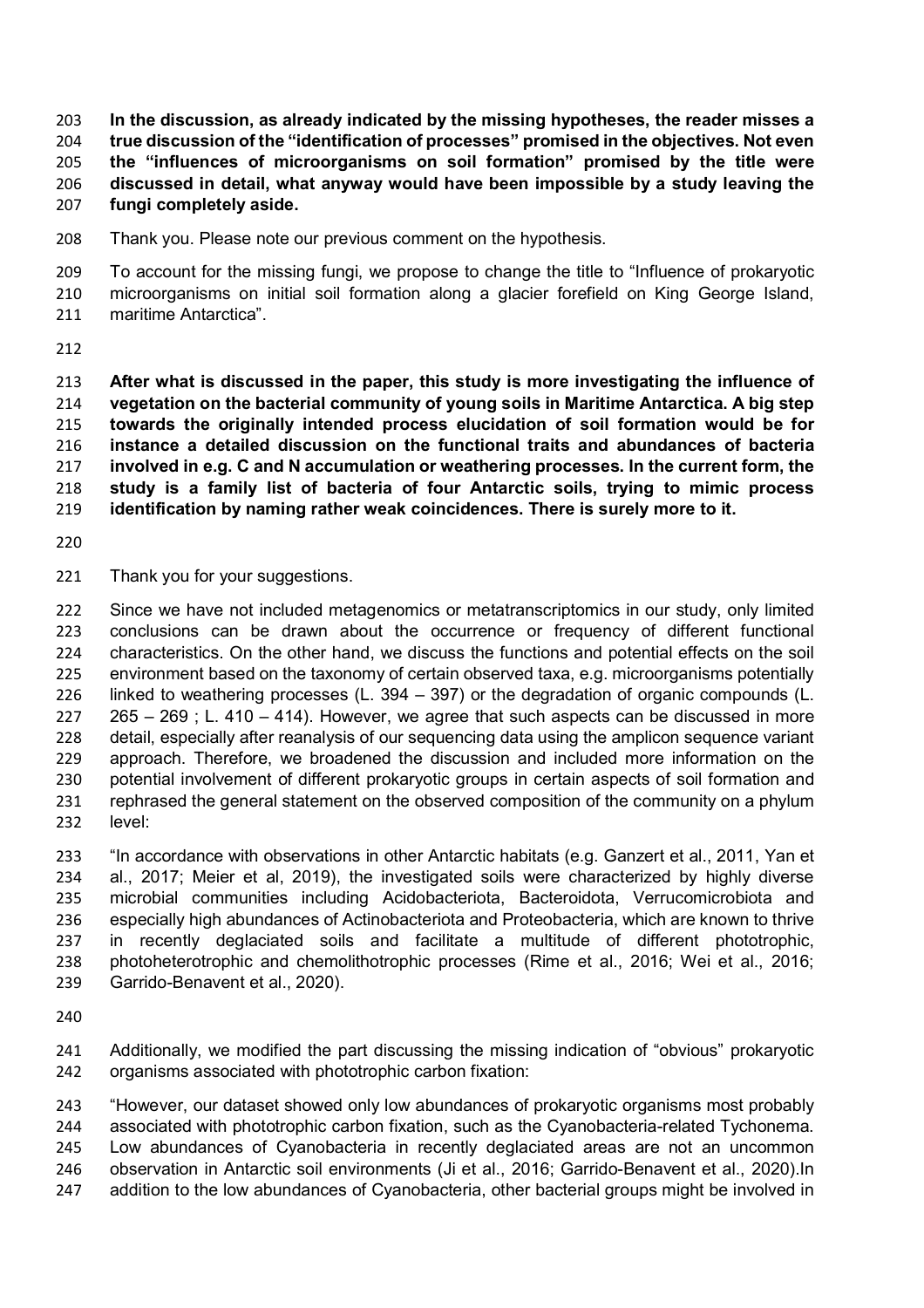248 phototrophic carbon fixation, such as Chloroflexi (Lacap et al., 2011). Moreover, based on the on the amount of chloroplast-related sequences in our dataset, this process is at least partly facilitated by eukaryotic organisms such as algae in the early stage of soil development." (L. 288ff)

We also added additional information on the influence of microorganisms on weathering processes:

"By performing enzymatically catalysed reactions, processes reducing the pH and the production of complexing agents (Mavris et al., 2010; Styriakova et al., 2012; Ahmed and Holmström, 2015) microorganisms are able to substantially promote weathering processes (Schulz et al., 2013)." (L. 391)

As mentioned above, microorganisms can facilitate processes that lower the local soil pH, thereby promoting weathering processes. In the absence of vegetation, we observed a 262 decreased soil pH in the upper centimetres of the KGI A soil profile, which can therefore be linked to microbial metabolism (L. 412 – 414). This pH reduction pH should increase as soon as the soils are colonized by plants, since microorganisms are able to degrade organic compounds and organic acids could be released into the surrounding soil (L. 267 – 269). This effect can be seen in the pH reduction in relation to increasing plant coverage from KGI A (pH 6.8), KGI B (pH 6.6) to KGI C with a pH of 5.4 in within the first centimetre.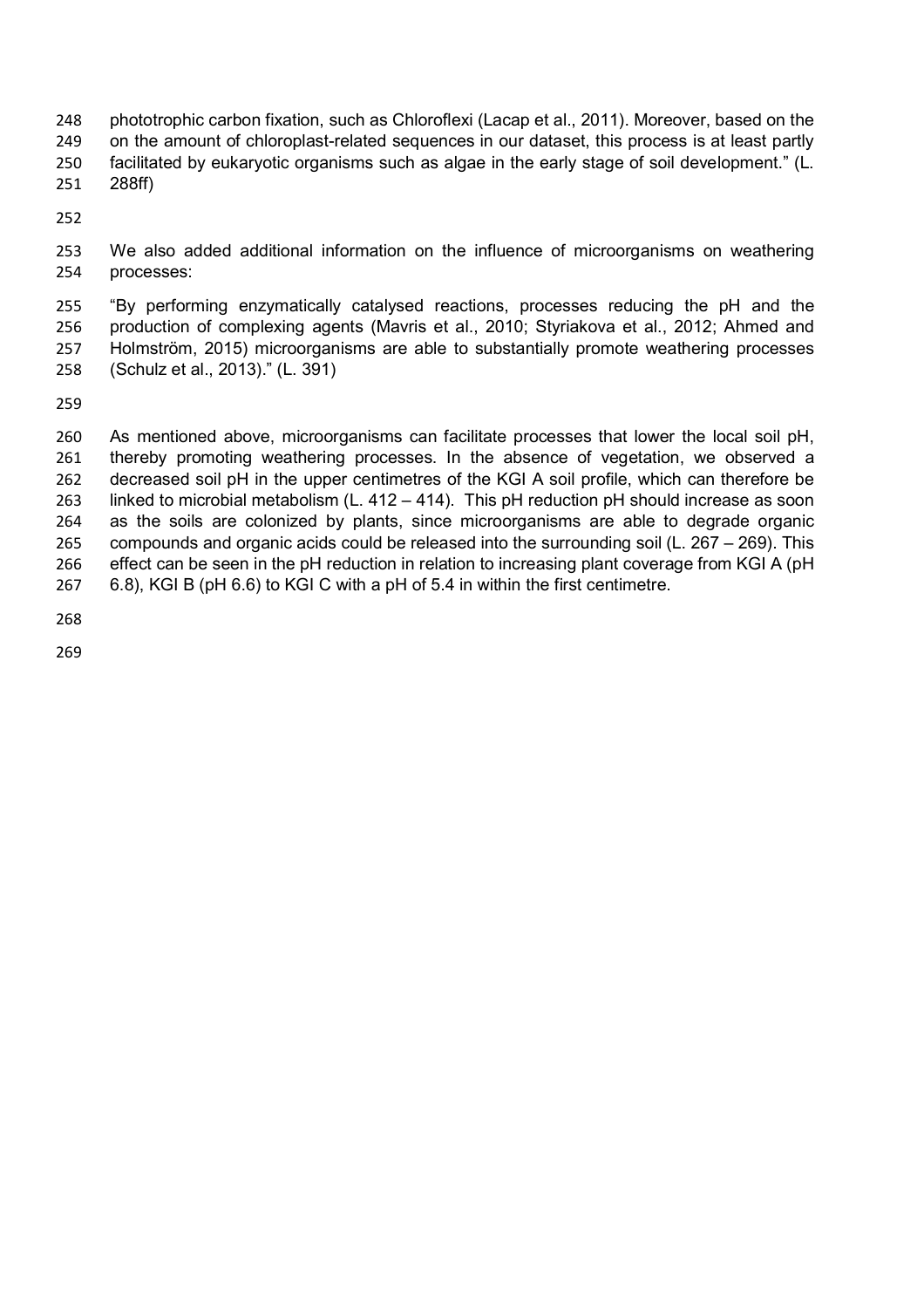270 **Table S1: Radiocarbon dating results obtained on the humin fraction of soil organic matter from two sites at the Ecology Glacier, King George Island.** 

| Profile | Depth                | Horizon | <b>Material</b>                                                      | pMC                  | $\delta$ 13C | cal BP                   | cal CE $(1\sigma)$ | Lab-Nr.         |
|---------|----------------------|---------|----------------------------------------------------------------------|----------------------|--------------|--------------------------|--------------------|-----------------|
|         | $\lceil$ cm $\rceil$ |         |                                                                      | [%]                  | $(\%0)$      | $(1\sigma)$              |                    |                 |
| KGI C   | $0 - 1$              |         | soil organic matter, humin<br>fraction (alkali soluble)<br>organics) | 112.55<br>$\pm 0.42$ | $-26.1$      | $-44$ to $-45$<br>cal BP | 1993 - 1994        | Beta-<br>570459 |
| KGI D   | $0 - 3$              | Ah      | soil organic matter, humin<br>fraction (alkali soluble)<br>organics) | 100.62<br>$\pm 0.38$ | $-27.9$      | $-5$ to $-6$<br>cal BP   | 1954 - 1955        | Beta-<br>570458 |

272

273

274 **Table S2: Major elements by XRF of four soil profiles from King Georges Island, Antarctica. All data given in weight**  275 **percent. LOI (loss on ignition) determined at 1000°C. For location of the profiles, see table 1.**

| Profile | Depth                | SiO <sub>2</sub> | Al <sub>2</sub> O <sub>3</sub> | Fe <sub>2</sub> O <sub>3</sub> | MnO  | MgO  | CaO           | Na <sub>2</sub> O | $K_2$       | <b>TiO</b>  | $P_2O_5$ | <b>LOI</b> | Sum    |
|---------|----------------------|------------------|--------------------------------|--------------------------------|------|------|---------------|-------------------|-------------|-------------|----------|------------|--------|
|         |                      |                  |                                |                                |      |      |               |                   | $\mathbf 0$ | $\mathbf 2$ |          |            |        |
|         |                      |                  |                                |                                |      |      |               |                   |             |             |          |            |        |
|         | $\lceil$ cm $\rceil$ |                  |                                |                                |      |      | $\frac{0}{6}$ |                   |             |             |          |            |        |
| KGI A   |                      |                  |                                |                                |      |      |               |                   |             |             |          |            |        |
|         | $0 - 1$              | 49,43            | 0,93                           | 19,39                          | 8,53 | 0,20 | 3,38          | 5,85              | 3,13        | 1,16        | 0,24     | 7,46       | 99,85  |
|         | $1 - 10$             | 48,98            | 0,94                           | 19,30                          | 8,48 | 0,20 | 3,15          | 5,72              | 3,00        | 1,18        | 0,25     | 8,39       | 99,73  |
|         | $10 - 20$            | 49,25            | 0,91                           | 19,26                          | 8,26 | 0,19 | 3,03          | 5,95              | 3,04        | 1,19        | 0,25     | 8,30       | 99,78  |
|         | $20 - 40$            | 49,73            | 0,93                           | 19,12                          | 8,54 | 0,20 | 3,11          | 6,26              | 3,41        | 1,16        | 0,24     | 7,12       | 99,96  |
| KGI B   |                      |                  |                                |                                |      |      |               |                   |             |             |          |            |        |
|         | $0 - 1$              | 49,80            | 0,95                           | 18,77                          | 8,72 | 0,21 | 3,26          | 6,31              | 3,74        | 1,14        | 0,27     | 6,28       | 99,59  |
|         | $1 - 10$             | 49,72            | 0,94                           | 18,95                          | 8,71 | 0,21 | 3,29          | 6,29              | 3,65        | 1,12        | 0,26     | 6,87       | 100,14 |
|         | $10 - 20$            | 49,92            | 0,93                           | 18,85                          | 8,69 | 0,21 | 3,18          | 6,34              | 3,76        | 1,15        | 0,27     | 6,36       | 99,81  |
|         | 20-80                | 49,66            | 0,94                           | 18,83                          | 8,73 | 0,20 | 3,25          | 6,51              | 3,71        | 1,14        | 0,26     | 6,43       | 99,83  |
| KGI C   |                      |                  |                                |                                |      |      |               |                   |             |             |          |            |        |
|         | $0 - 1$              | 48,43            | 0,85                           | 18,65                          | 8,30 | 0,20 | 3,47          | 6,23              | 3,62        | 1,05        | 0,27     | 8,73       | 99,94  |
|         | $1 - 10$             | 49,45            | 0,94                           | 18,91                          | 8,76 | 0,20 | 3,22          | 6,24              | 3,63        | 1,09        | 0,28     | 6,88       | 99,75  |
|         | $10 - 20$            | 49,66            | 0,95                           | 18,91                          | 8,89 | 0,21 | 3,09          | 6,29              | 3,69        | 1,13        | 0,29     | 6,68       | 99,94  |
|         | 20-40                | 49,73            | 0,94                           | 18,90                          | 8,67 | 0,19 | 3,10          | 6,30              | 3,73        | 1,17        | 0,29     | 6,35       | 99,52  |
|         |                      |                  |                                |                                |      |      |               |                   |             |             |          |            |        |
| KGI D   | $0 - 3$              | 44,39            | 0,79                           | 17,47                          | 7,75 | 0,17 | 3,40          | 5,88              | 2,98        | 1,12        | 1,04     | 14,6       | 99,76  |
|         | $3 - 15$             | 48,84            | 0,82                           | 19,22                          | 8,06 | 0,18 | 3,54          | 6,30              | 3,53        | 1,19        | 0,35     | 7,84       | 100,01 |
|         | 15-27                | 49,85            | 0,80                           | 19,28                          | 7,81 | 0,19 | 3,50          | 6,80              | 3,79        | 1,15        | 0,21     | 6,54       | 100,05 |
|         | 27-60                | 49,24            | 0,82                           | 19,30                          | 8,04 | 0,20 | 3,56          | 7,01              | 3,71        | 1,08        | 0,19     | 6,49       | 99,80  |

277 **Table S4: Number of sequencing reads after each processing step.** 

| sample        | input           | filtered | denoised | merged | Non-chimera | $0.01\%$ cutoff |  |  |  |
|---------------|-----------------|----------|----------|--------|-------------|-----------------|--|--|--|
|               | number of reads |          |          |        |             |                 |  |  |  |
| KGI A 0 1 a   | 823555          | 760184   | 744842   | 728869 | 722825      | 706168          |  |  |  |
| KGIA01b       | 416652          | 386897   | 378089   | 368092 | 365389      | 359124          |  |  |  |
| KGIA 0 1 c    | 923881          | 848435   | 824280   | 799372 | 786254      | 772324          |  |  |  |
| KGI A 1 10 a  | 473836          | 436670   | 427179   | 416676 | 413400      | 410050          |  |  |  |
| KGI A 1 10 b  | 234950          | 218204   | 212241   | 204825 | 203788      | 201502          |  |  |  |
| KGI A 1 10 c  | 352840          | 330275   | 323230   | 316343 | 314148      | 311452          |  |  |  |
| KGI A 10-20 a | 36923           | 33865    | 29718    | 26130  | 25958       | 25922           |  |  |  |
| KGI A 10-20 b | 18966           | 17275    | 14209    | 12268  | 12259       | 12252           |  |  |  |
| KGI A 10-20 c | 25875           | 23729    | 19871    | 17313  | 17308       | 17300           |  |  |  |
| KGI A 20 40 a | 905510          | 839764   | 828694   | 814373 | 808267      | 790148          |  |  |  |
| KGI A 20 40 b | 846168          | 790425   | 779458   | 764252 | 758482      | 737591          |  |  |  |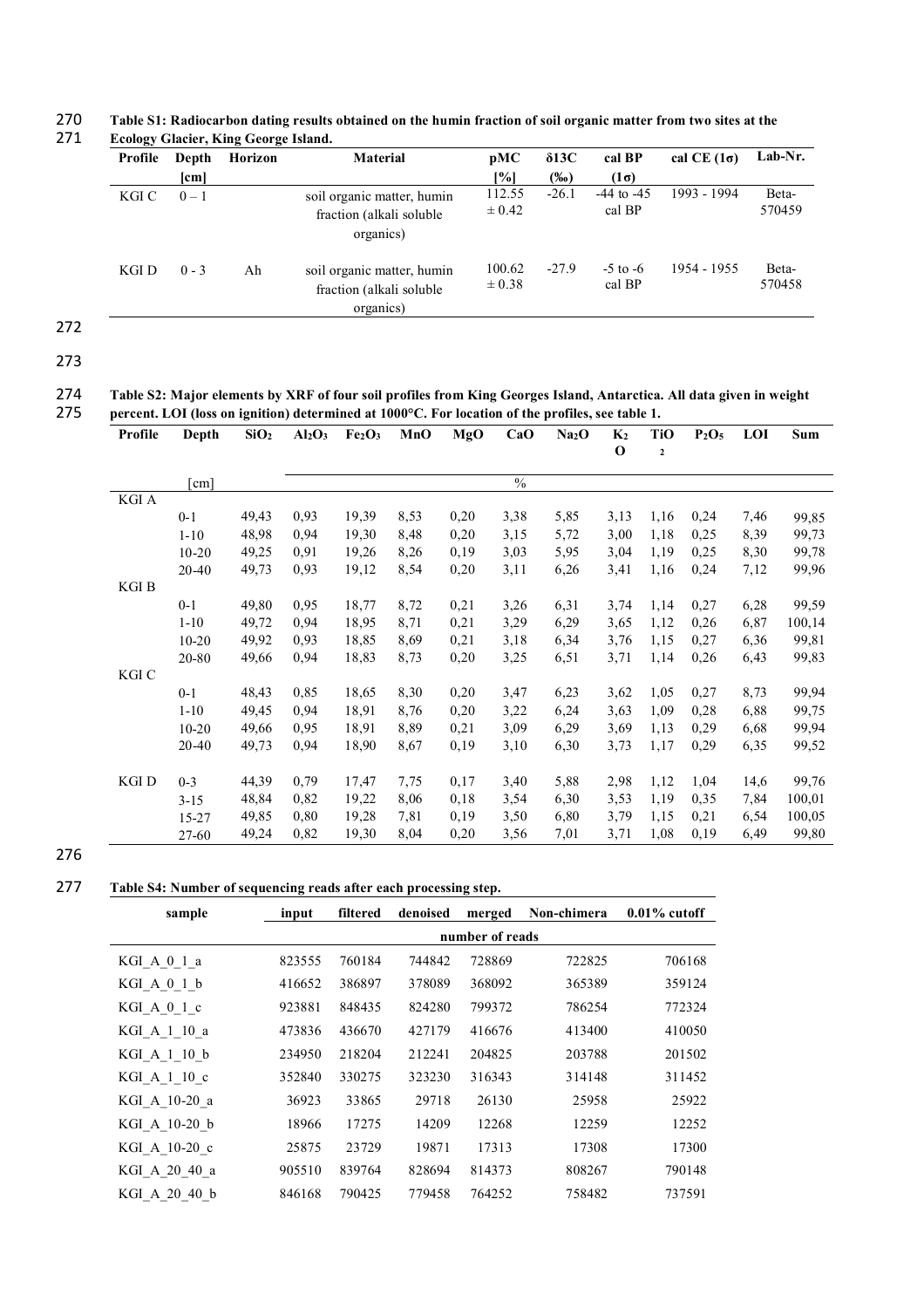| KGI_A_20_40_c             | 893543  | 830439 | 821643 | 808578 | 801514 | 778446 |
|---------------------------|---------|--------|--------|--------|--------|--------|
| KGI B 0 1 a               | 802491  | 738909 | 726606 | 711994 | 705038 | 683957 |
| KGI_B_0_1_b               | 767042  | 707072 | 685728 | 660207 | 650385 | 634947 |
| KGI B 0 1 c               | 776140  | 717207 | 691876 | 662511 | 644483 | 630913 |
| KGI B 1-10 a              | 870220  | 801229 | 775510 | 742168 | 726536 | 700009 |
| KGI B 1-10 b              | 763113  | 708362 | 698110 | 683584 | 679585 | 655095 |
| KGI B 1-10 c              | 984339  | 904070 | 867753 | 821445 | 790478 | 763807 |
| KGI B 10 20 a             | 902645  | 835484 | 829409 | 818332 | 809608 | 796113 |
| KGI B 10 20 b             | 50853   | 47043  | 41987  | 37904  | 37729  | 37613  |
| KGI B 10 20 c             | 45144   | 41598  | 36756  | 32746  | 32618  | 32557  |
| KGI B 20 80 a             | 797077  | 739614 | 734477 | 727607 | 713996 | 706767 |
| KGI B 20 80 b             | 666167  | 617867 | 613646 | 605338 | 594001 | 587915 |
| KGI B 20 80 c             | 59859   | 55236  | 50726  | 47120  | 46730  | 46649  |
| KGI C 0 1 a               | 748549  | 692351 | 673800 | 648601 | 635472 | 605915 |
| $KGI_C_0_1_b$             | 896152  | 828214 | 784842 | 728938 | 687678 | 661043 |
| KGI C 0 1 c               | 780292  | 724237 | 701902 | 672607 | 650189 | 619970 |
| KGI C 1 10 a              | 1072129 | 979738 | 941569 | 893583 | 866371 | 830430 |
| KGI C 1 10 b              | 796453  | 734715 | 714128 | 686413 | 675197 | 651021 |
| KGI C 1 10 c              | 945868  | 879402 | 852158 | 818052 | 799307 | 765149 |
| KGI_C_10_20_a             | 914463  | 847130 | 837834 | 821943 | 814309 | 788037 |
| KGI C 10 20 b             | 724047  | 663724 | 657595 | 646501 | 642849 | 625122 |
| KGI C 10 20 c             | 379777  | 348578 | 342785 | 334296 | 331763 | 325740 |
| KGI C 20 40 a             | 805325  | 743983 | 737314 | 727505 | 720592 | 705527 |
| KGI_C_20_40_b             | 883724  | 818626 | 808175 | 789997 | 782377 | 762057 |
| KGI_C_20_40_c             | 651443  | 603352 | 595920 | 583664 | 578353 | 564023 |
| KGI $D_0_3_a$             | 779880  | 715854 | 698512 | 675201 | 664504 | 626027 |
| $KGI_D_0_3_b$             | 787246  | 723529 | 685098 | 643359 | 617163 | 586001 |
| KGI $D_0_3_c$             | 898392  | 826444 | 770393 | 701924 | 643856 | 619137 |
| KGI D <sub>_3</sub> _15_a | 815335  | 754410 | 739659 | 718535 | 709893 | 677501 |
| KGI D 3 15 b              | 950935  | 871121 | 850341 | 820666 | 806893 | 766920 |
| KGI $D_3_15_c$            | 930601  | 858951 | 806053 | 732072 | 650658 | 627047 |
| KGI_D_15_27_a             | 913147  | 851119 | 839448 | 822669 | 812036 | 784157 |
| KGI D 15 27 b             | 1074041 | 989909 | 980950 | 964946 | 953467 | 917368 |
| KGI_D_15_27_c             | 869976  | 799507 | 791364 | 777160 | 770119 | 749250 |
| KGI_D_27_60_a             | 740686  | 687100 | 681491 | 671687 | 666209 | 645648 |
| KGI D 27 60 b             | 768476  | 714698 | 707202 | 695134 | 689840 | 671215 |
| KGI D 27 60 c             | 852927  | 790621 | 782334 | 769492 | 763600 | 737767 |
| Negative control          | 11045   | 9999   | 9955   | 9899   | 9899   | 9819   |
| Positive control          | 651120  | 590140 | 589778 | 585268 | 585268 | 585250 |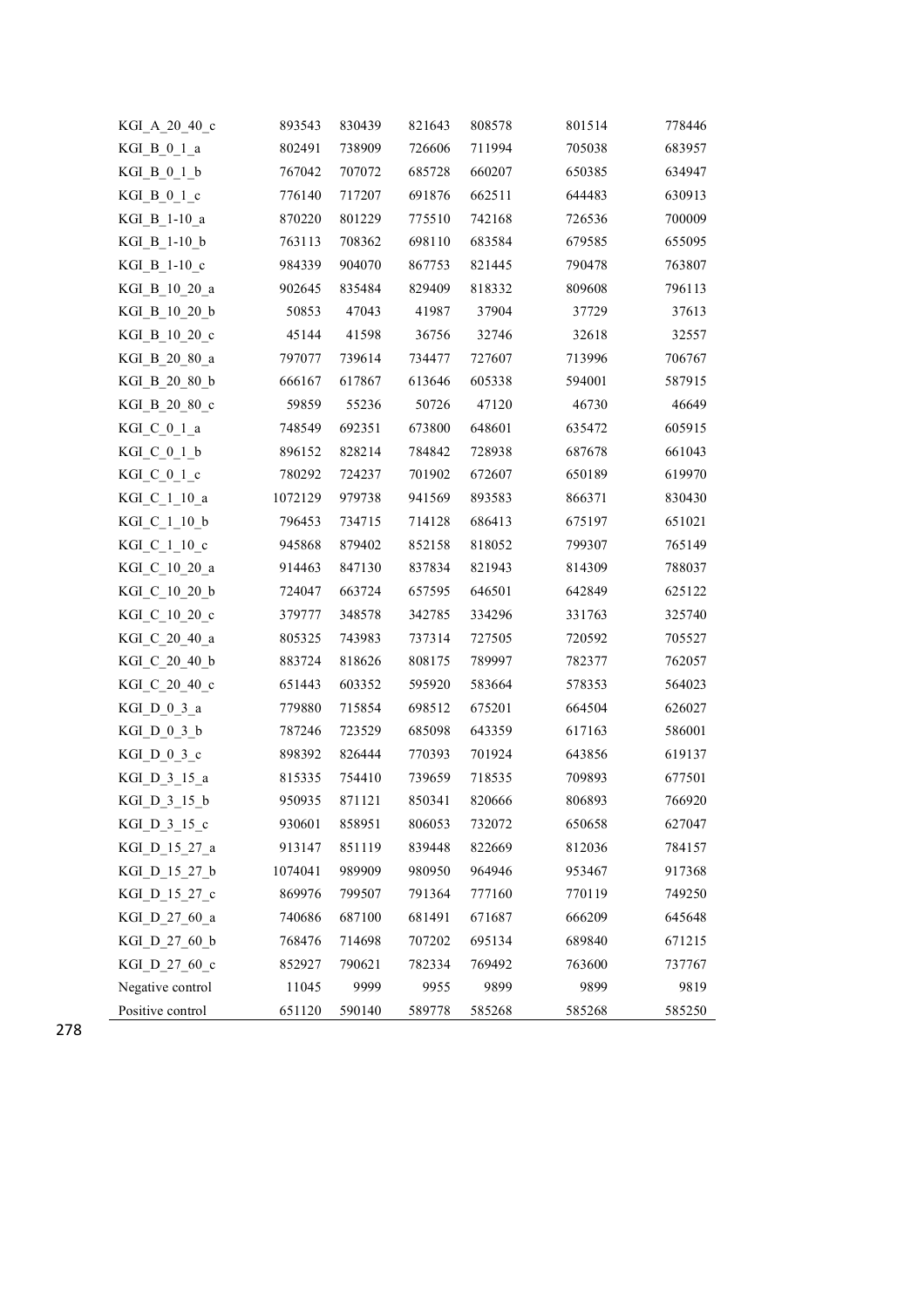References

 Ahmed, E., and Holmström, S. J.: Microbe–mineral interactions: the impact of surface attachment on mineral weathering and element selectivity by microorganisms. Chemical Geology, 403, 13-23, 2015.

- Garrido-Benavent, I., Pérez-Ortega, S., Durán, J., Ascaso, C., Pointing, S. B., Rodríguez-Cielos, R., Navarro, F. and de los Ríos, A.: Differential Colonization and Succession of Microbial Communities in Rock and Soil Substrates on a Maritime Antarctic Glacier Forefield. Frontiers in microbiology, 11, 126, 2020.
- Ganzert, L., Lipski, A., Hubberten,H.-W., and Wagner, D.: The impact of different soil parameters on the community structure of dominant bacteria from nine different soils located on Livingston Island, South Shetland Archipelago, Antarctica, FEMS microbiology ecology, 76, 476–491, 10.1111/j.1574-6941.2011.01068.x, 2011
- 

- Hill, P.W., Broughton, R., Bougoure, J., Havelange, W., Newsham, K.K., Grant, H., Murphy, D.V., Clode, P., Ramayah, S., Marsden, K.A., Quilliam, R.S., Roberts, P., Brown, C., Read, D.J., Deluca, T.H., Bardgett, R.D., Hopkins, D.W. and Jones, D.L.: Angiosperm symbioses with non-mycorrhizal fungal partners enhance N acquisition from ancient organic matter in a warming maritime Antarctic, Ecology Letters, 22: 2111-2119, 2019.
- Ji, M., van Dorst, J., Bissett, A., Brown, M. V., Palmer, A. S., Snape, I., Siciliano, S. D. and Ferrari, B. C.: Microbial diversity at Mitchell Peninsula, Eastern Antarctica: a potential biodiversity "hotspot". Polar Biology, 39(2), 237-249, 2016.
- Kim, M., Lim, H. S., Hyun, C. U., Cho, A., Noh, H. J., Hong, S. G., and Kim, O. S.: Local-scale variation of soil bacterial communities in ice-free regions of maritime Antarctica, Soil Biology and Biochemistry, 133, 165-173, 2019.
- Lacap, D. C., Warren-Rhodes, K. A., McKay, C. P., and Pointing, S. B.: Cyanobacteria and chloroflexi-dominated hypolithic colonization of quartz at the hyper-arid core of the Atacama Desert, Chile. Extremophiles, 15(1), 31-38, 2011.
- Mavris, C., Egli, M., Plötze, M., Blum, J. D., Mirabella, A., Giaccai, D., and Haeberli, W.: Initial stages of weathering and soil formation in the Morteratsch proglacial area (Upper Engadine, Switzerland). Geoderma, 155(3-4), 359-371, 2010.
- Meier, L. A., Krauze, P., Prater, I., Horn, F., Schaefer, C. E. G. R., Scholten, T., Wagner, D., Mueller, C. W., and Kühn, P.: Pedogenic and microbial interrelation in initial soils under semiarid climate on James Ross Island, Antarctic Peninsula region, Biogeosciences, 16, 2481–2499, 10.5194/bg-16-2481-2019, 2019.
- Rime, T., Hartmann, M., Stierli, B., Anesio, A. M., and Frey, B.: Assimilation of microbial and plant carbon by active prokaryotic and fungal populations in glacial forefields. Soil Biology and Biochemistry, 98, 30-41, 2016
- Schulz, S., Brankatschk, R., Dümig, A., Kögel-Knabner, I., Schloter, M., and Zeyer, J.: The role of microorganisms at different stages of ecosystem development for soil formation. Biogeosciences, 10(6), 3983-3996, 2013.
- 

- Styriakova, I., Styriak, I., and Oberhänsli, H.: Rock weathering by indigenous heterotrophic bacteria of Bacillus spp. at different temperature: a laboratory experiment, Mineral. Petrol., 105, 135–144, 2012.
-